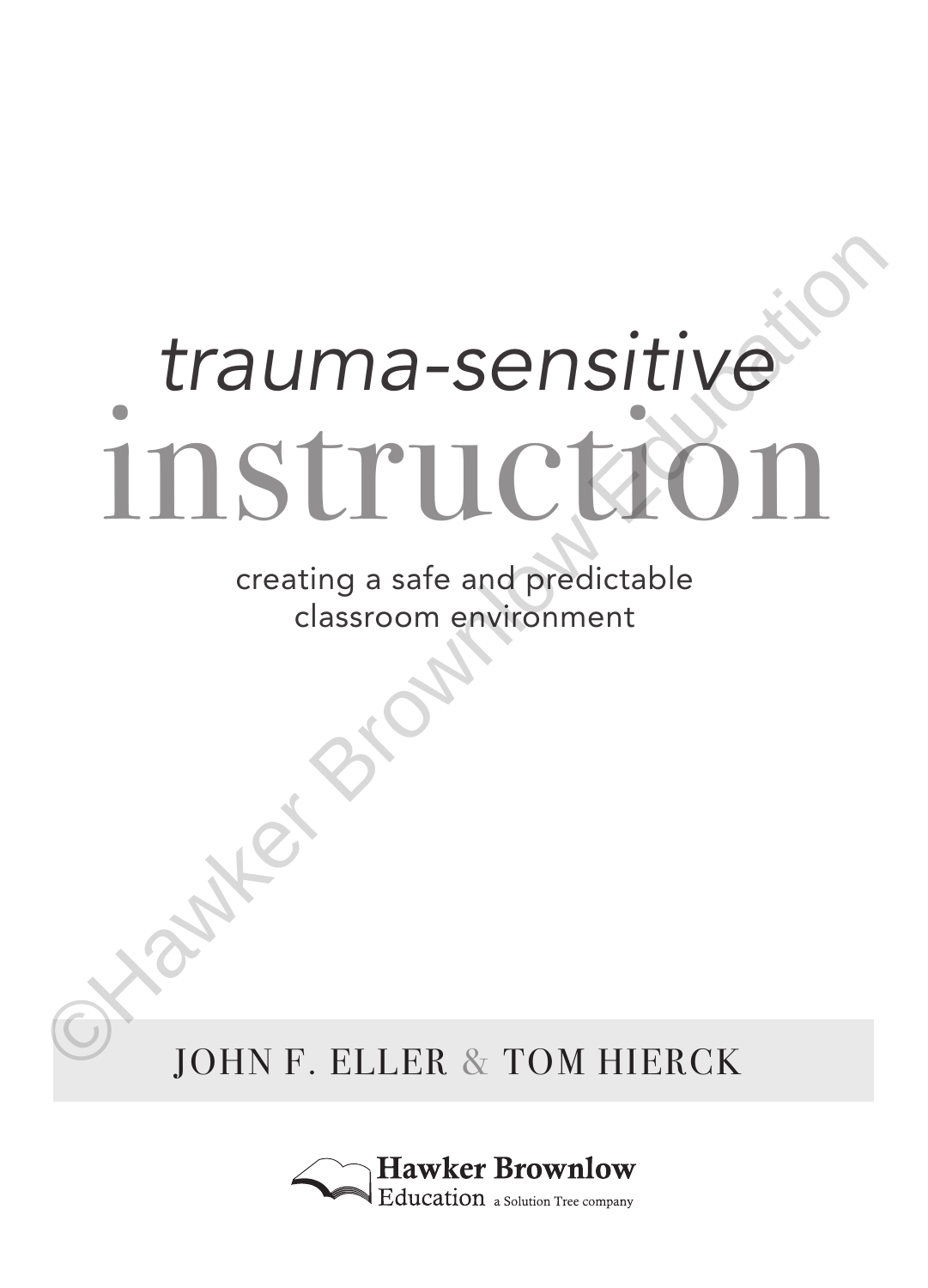# Table of Contents

| About the Authors                                                                                                                                |
|--------------------------------------------------------------------------------------------------------------------------------------------------|
| $\sum_{i=1}^{n} x_i$<br>Our Personal Experiences With Childhood Trauma and Mental Health 3                                                       |
|                                                                                                                                                  |
| The Impact of Trauma on Educators and Students. . 13                                                                                             |
| Trauma Defined<br>Original ACEs Study and Continued Prevalence of the Problem. 17<br>How Personal Experiences With Trauma Can Shape Reactions 27 |
| The Importance of Attitude and Mindset in                                                                                                        |
| Working With Trauma $\,\ldots\, \ldots\, \ldots\, \ldots\, \ldots\, \ldots\, \, .\, \, 31$                                                       |
|                                                                                                                                                  |
| <b>Classroom Structures to Support Trauma-</b>                                                                                                   |
|                                                                                                                                                  |
| Classroom Considerations in Response to Trauma Behaviors 57<br>Conclusion.                                                                       |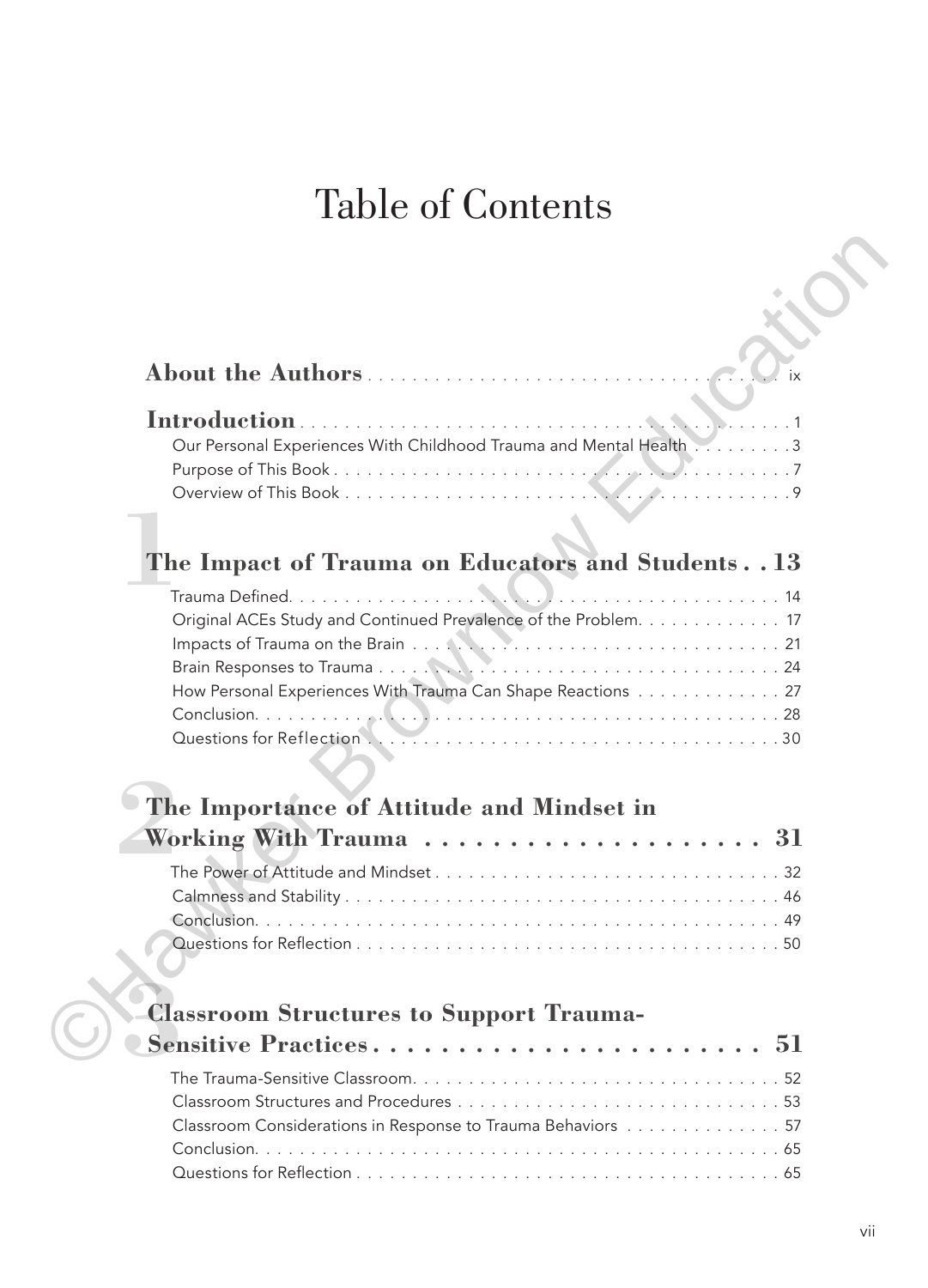| The Importance of Building Positive Relationships With Students. 68   |
|-----------------------------------------------------------------------|
|                                                                       |
|                                                                       |
|                                                                       |
|                                                                       |
|                                                                       |
| <b>Trauma-Sensitive Classroom Management</b>                          |
|                                                                       |
| $\ldots$ 85                                                           |
|                                                                       |
|                                                                       |
|                                                                       |
|                                                                       |
|                                                                       |
|                                                                       |
|                                                                       |
|                                                                       |
|                                                                       |
| Parent and Family Engagement  105                                     |
|                                                                       |
| Differences Between Parent and Family Involvement and Engagement. 108 |
|                                                                       |
|                                                                       |
|                                                                       |
|                                                                       |
|                                                                       |
|                                                                       |
|                                                                       |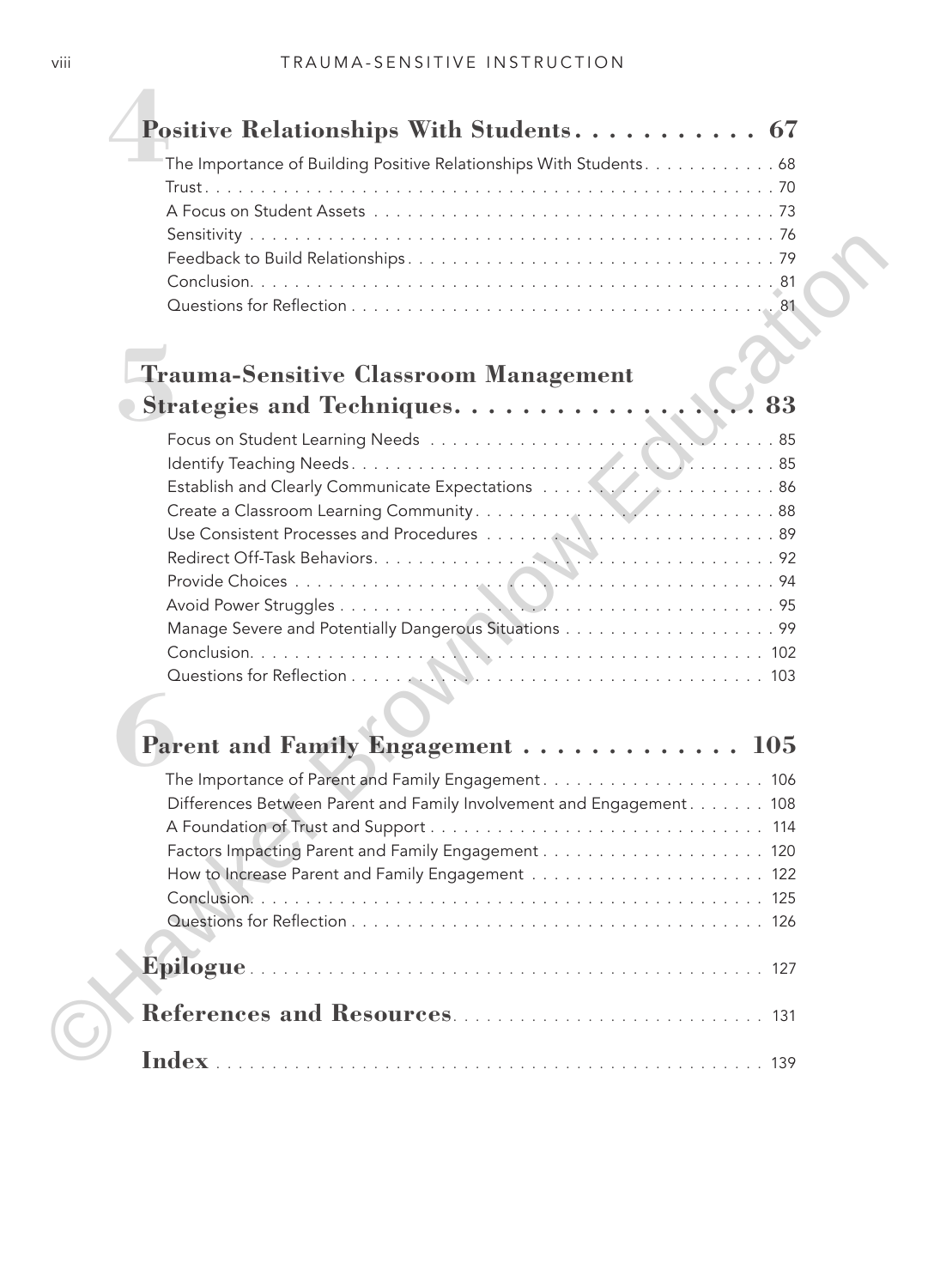### Introduction 7

experiences may have made you more sensitive and aware of the impact of trauma on your students, or they may have made you less tolerant of some of the situations your students are facing. This lack of tolerance may lead someone to think, "I worked hard and overcame my traumatic situations, why can't my students do the same?" In contrast, if your experiences have made you too sensitive, you may allow your students too much leeway so that they are unaccountable for their behaviors. Letting students get by with misbehaviors does not help them develop the resilience they need in order to overcome their trauma.

As we work to support teachers and leaders, many tell us that they are seeing more and more students impacted by trauma and mental health challenges. We have observed how trauma-impacted students struggle to focus and learn. These issues impact classroom and behavior management, and cause teachers to take time away from teaching and learning activities to address students' mental health needs.

You don't need to have experienced childhood trauma to try to empathize and understand your students' perspectives. If you try to understand what your students might be experiencing, that's a great first step. Being able to step back before reacting will help you better understand their situations and develop positive relationships to help you work with them more successfully.

# Purpose of This Book

You may wonder, "Why write a book on trauma-informed instruction?" As we work with educators in a variety of settings, we've noticed that more and more of them are dealing with children who come from homes where traumatic experiences are a regular occurrence. John worked with a school district in the Midwest in which the quiet of the neighborhood was interrupted by violence and gunshots on a nightly basis. Tom worked in an indigenous community where students are impacted by isolation, poverty, lack of meaningful employment, and alcoholism. These two situations can cause stress and trauma that students bring with them to their schools and classrooms. same?" In contrast, if your experiences have made you too sensitive, you may allow<br>your students too much clowus to that they are unaccountable for their behaviors<br>Letting suddents get by with misbehaviors does not help t

As good as the educators may be in these two example settings, to help students learn and grow, they are equally challenged to find ways to help students become successful adults. These educators are hungry for ideas and strategies to help their students overcome their challenges and achieve both in and out of the classroom.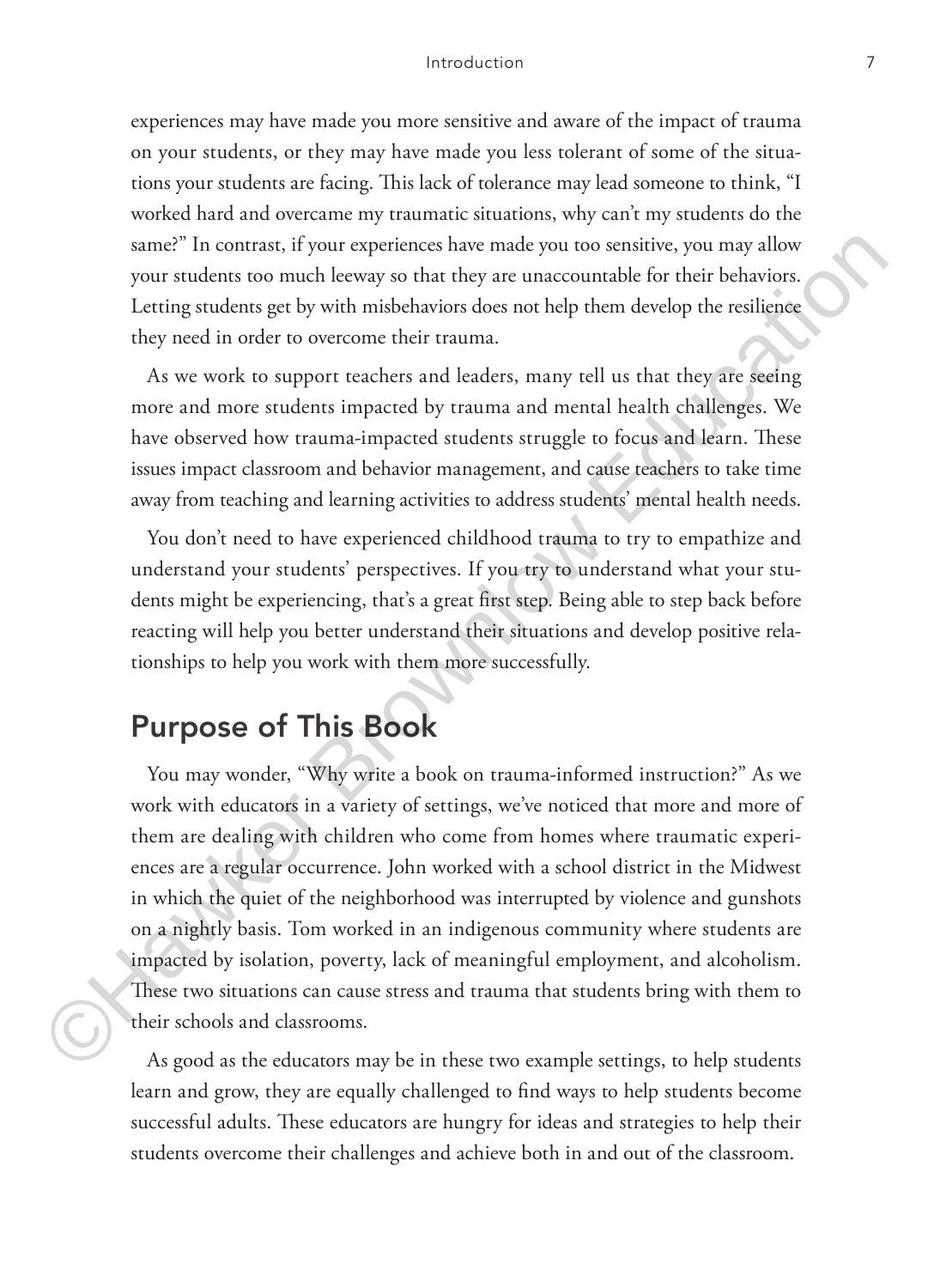Since we both have experienced childhood trauma, worked to overcome its impacts, and have successfully helped students experiencing trauma, we decided to share our experiences so others can benefit from what we've seen and learned. This book is the culmination of our personal and professional experiences with trauma, resilience, mental health, school culture, and a myriad of other topics we have addressed as teachers, instructional leaders, and consultants since we began our careers in the early 1980s.

The book also contains research-proven and time-tested strategies and techniques to help positively impact the effects of trauma. These strategies will give you a wellrounded foundation to build on in your classroom.

### Increase in Trauma and Mental Health Needs

As educators working every day with students, you know about the increased incidents of students experiencing trauma and mental health challenges in your classrooms. The pressures and mental health challenges posed by students in crisis can take up valuable time that might be better dedicated to academic learning. These challenges can range from students who seem withdrawn and disconnected, to those who disrupt the learning of others. Janie Crecco (2017) outlined the original ACEs study and described childhood trauma as *America's hidden health crisis*. Thomas and her colleagues (2019) note, "This work sheds light on the importance of preventing childhood trauma and also recognizing and addressing the needs of youth exposed to adverse events prior to their journey into adulthood" (p. 424). rtauma, resilience, mental health, school culture, and a myriad of other topics we<br>have addressed as teachers, instructional leaders, and consultants since we began<br>our careers in the early 1980s.<br>The book also contains re

The topic of ACEs came to light in the 1990s with a study cosponsored by the Centers for Disease Control and Prevention (CDC) and the health insurance company, Kaiser Permanente (CDC, 2020a). This study examined the early experiences of approximately 17,000 middle-class adults. The study participants were asked to respond to a questionnaire asking them to identify their experiences with adverse, stressful situations. The initial ACEs survey included experiences such as substance abuse in the home, parent incarceration, neglect of basic needs, and others (for more information, see www.cdc/gov.violenceprevention/aces/about.html).

The initial results of the original ACEs study are staggering. Almost 25 percent of the study participants had experienced two or more of the adverse experiences listed. More than one in sixteen had experienced four or more of the adverse experiences. Among the adults who participated in the study, those with higher ACEs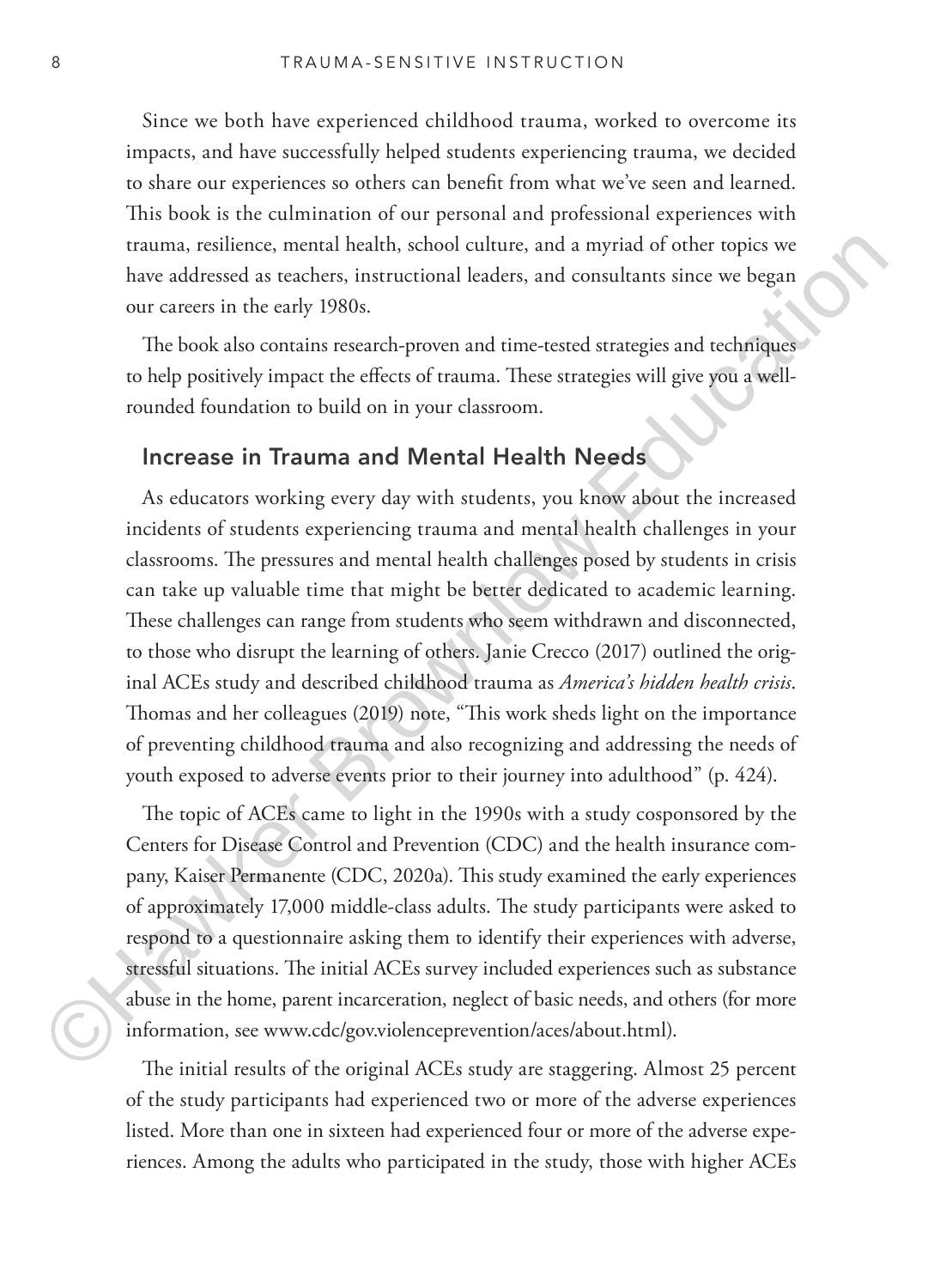scores also had more health challenges. Truly, their childhood experiences impacted their lives as adults (CDC, 2020a).

Since the problem of childhood stress and mental health challenges is getting larger and more pronounced, additional studies on children have been conducted. Data from the National Survey of Children's Health from 2011–2012 (as cited in Lu, 2017) shows that nearly 35 million children experience at least one source of stress. Helen L. Egger and Adrian Angold (2006) find that children between the ages of two and five experience at least one type of severe stressor in their lifetime. Researchers and mental health professionals are concerned about the high numbers of children experiencing at least one stressful situation but are even more concerned about those experiencing multiple stressors. According to Salvatore Terrasi and Patricia Crain de Galarce (2017), "Children who live in a consistently dysfunctional environment often manifest symptoms of what has become known as *complex trauma,* which is the cumulative effect of traumatic experiences that are repeated or prolonged over time" (p. 36). Data from the National Survey of Children's Health from 2011–2012 (as cited in<br>
1a, 2017) shows that nearly 35 million children experience at least one source of<br>
stress. Helen L. Egger and Adrian Angold (2006) find that

## Limited Resources Available to Teachers

While there are many books and resources available to help teachers improve their instructional strategies, there are few resources to help teachers to understand and impact trauma. In many cases, teachers are told to do their best or be understanding when instructional strategies are not enough. Teachers are also focused on the academic achievement of *all* students and don't have the time or training necessary to provide the counseling some students need to cope with their traumatic situations.

In this book, we share research-based and classroom-proven practices that can help establish and maintain a classroom environment that not only helps students experiencing trauma be successful but also all students.

# Overview of This Book

This book focuses on helping you understand the impact of trauma and how you can refine your classroom to minimize its impact. It includes some foundational information to assist you in understanding the background of trauma and also contains practical, time-tested strategies to help you establish a classroom environment that is sensitive and trauma informed. By *trauma informed*, we mean keeping the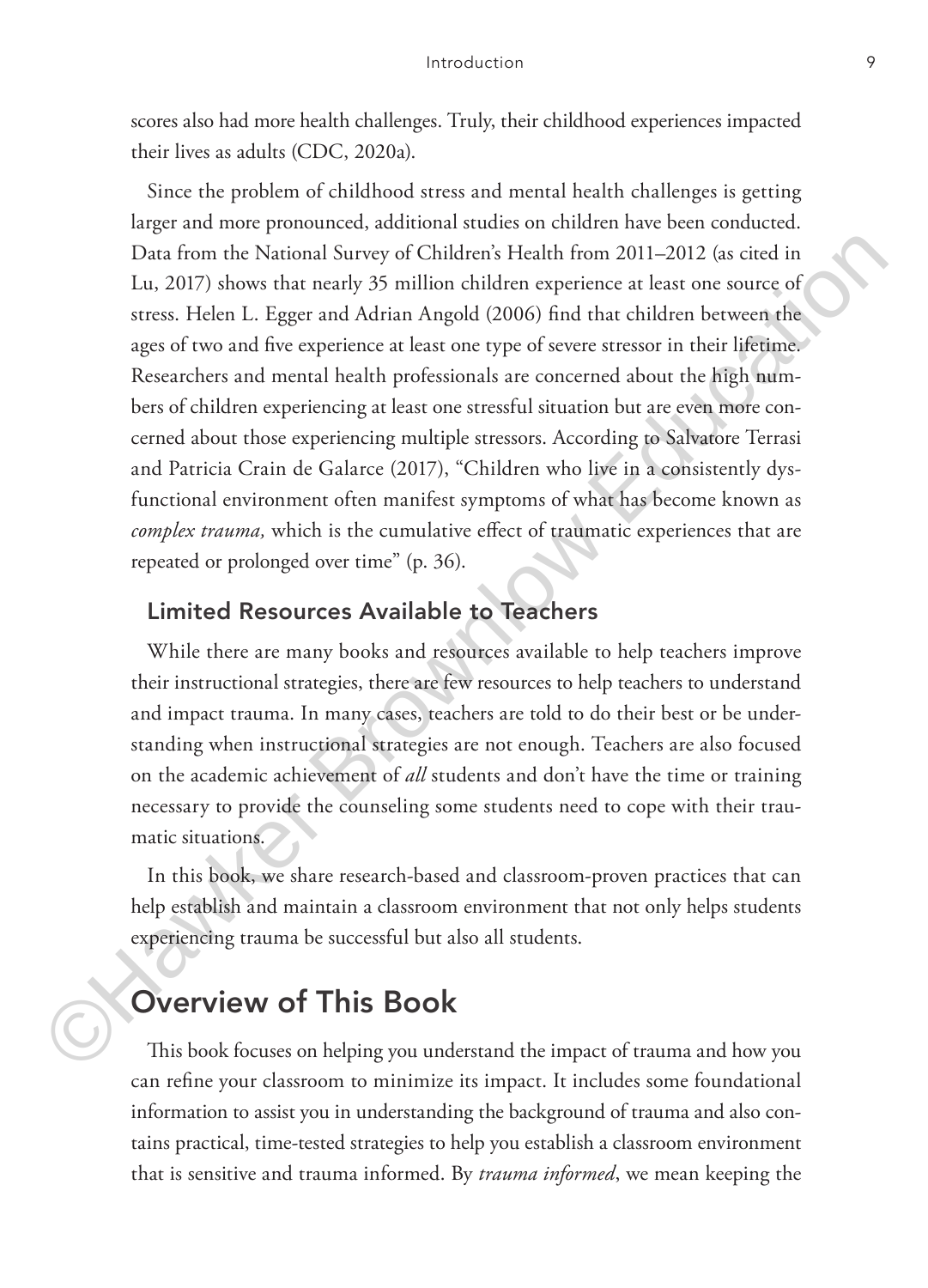needs of trauma-impacted students at the forefront of your planning and decision making. Considering trauma-impacted students will help ensure that your classroom provides a safe environment to help students deal with the immediate impacts of trauma while building resilience to better handle future trauma in their lives.

This book offers practical strategies you can immediately implement in your classroom, along with real-world scenarios describing how teachers face and deal with trauma-impacted students and their families. Although these scenarios are based on real situations, people's and schools' names have been changed to protect their privacy. Skip around and feel free to read and learn about those ideas you think will be most beneficial to your classroom, your students, and your teaching. You may choose to start in the middle of the book, at the end, or anywhere else most beneficial to you. Some of the activities and strategies may require sequential steps for implementation, while others may not. Choose what's best for you. This book offers practical strategies you can inmediately implement in your class<br>room, along with real-words corarios describing how teachers face and deal with<br>crauma-impacted sudents and their families. Although these s

As you find promising ideas and strategies, examine them and how they could fit into your existing practices. If you can look at what you're already doing and refine those practices, you'll find changing to become trauma informed will be an easier journey. The new ideas will be more natural and easier to implement.

When you begin to tackle major changes in your practice, be sure you understand each change and how it will help your students experience success. You may want to invite other colleagues to go on the journey with you. After all, there's motivation in numbers. Then develop a plan for these major changes that includes follow-up support and coaching. As you implement these new strategies, you may encounter periodic setbacks. While setbacks are normal, they can be discouraging and slow down your progress. Don't get discouraged, as change always takes time.

The chapters in this book are designed to provide a step-by-step process for understanding ourselves as educators, childhood trauma and its impact on mental health, and strategies to positively impact students in your classroom. Following is an overview of the information you will find in each chapter.

• **Chapter 1: The Impact of Trauma on Educators and Students—** Chapter 1 presents a concise but important overview of the presence and impact of traumatic situations, including how trauma impacts the brain. This information will help you develop a mindset for the situations you face and provide a rationale for convincing you, colleagues, administrators, and students' parents why you are making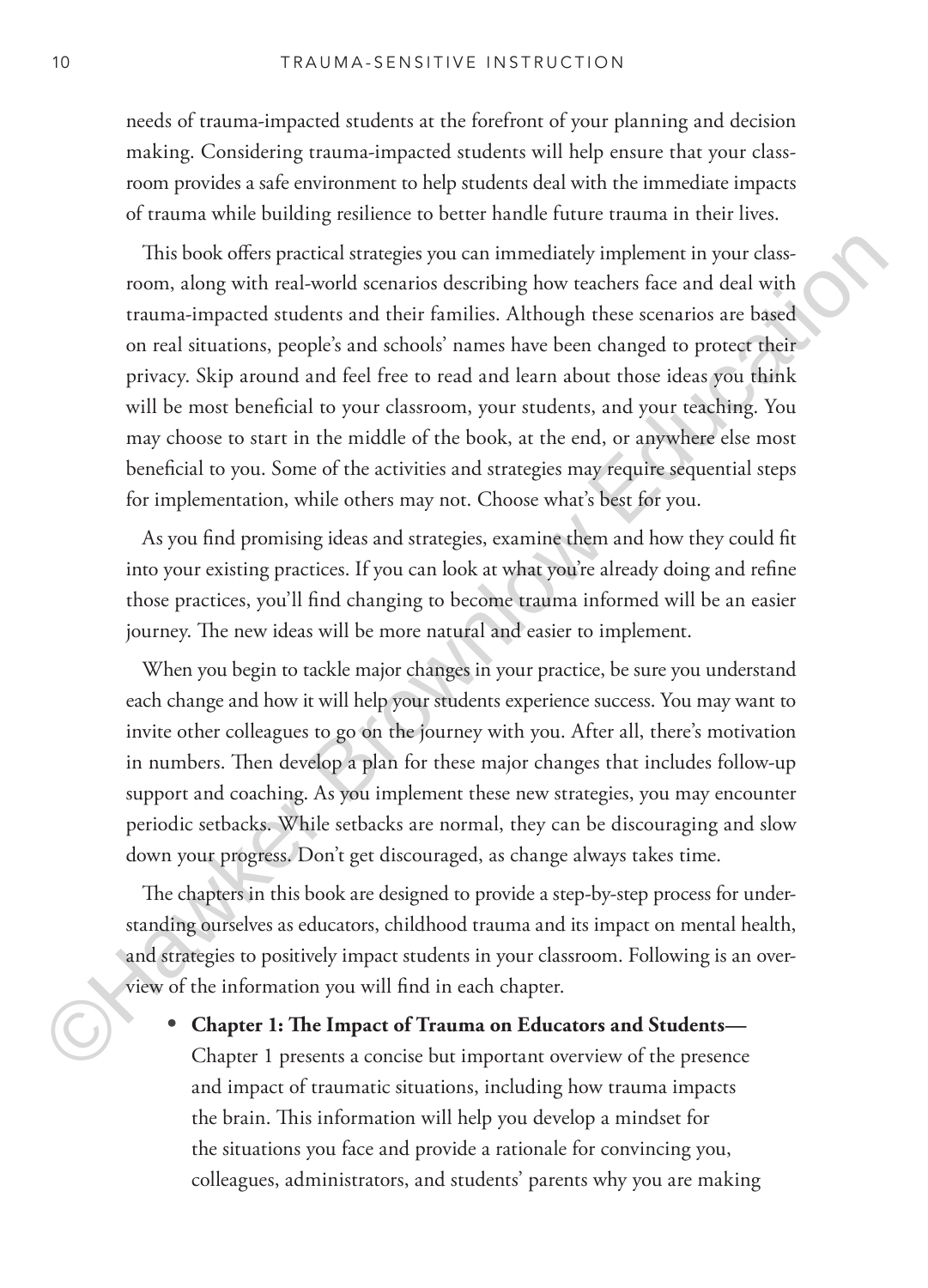changes in your classroom. The rationale, and understanding the importance of your work, will help keep you moving forward when you face setbacks and challenges while implementing new techniques and strategies.

- **Chapter 2: The Importance of Attitude and Mindset in Working With Trauma—**Thinking about what some students face and selecting an attitude in working with trauma-impacted students is crucial to your success in helping them. In this chapter, you'll examine strategies and techniques you can use to ensure you have a positive and helpful mindset and attitude.
- **Chapter 3: Classroom Structures to Support Trauma-Sensitive Practices—**The first place you'll want to start your work is providing a safe and nurturing, yet structured, learning environment. This chapter shows how you can create a classroom environment and culture to serve as the foundation for your success in working with trauma and mental health issues.
- **Chapter 4: Positive Relationships With Students—**Sound, meaningful, and appropriate relationships are another base or foundation for success with students experiencing trauma. Many of these students lack the important relationships they need for good personal mental health because of their traumatic situations. In this chapter, you'll learn how to build these important relationships.
- **Chapter 5: Trauma-Sensitive Classroom Management Strategies and Techniques—**Teachers sometimes see the effects of trauma play out in disruptive behaviors in their classrooms. Students experiencing trauma don't always respond positively to traditional authoritarian management strategies. Students do respond to strategies that maximize consistency, which helps them learn how to identify triggers that may set off misbehavior. They also benefit from learning how to develop good behavior habits that help them get their needs met. In this chapter, you'll learn how to implement classroom management systems that reduce confrontation and build good learning behavior habits. ■ **Chapter 2: The Importance of Attitude and Mindset in Working**<br> **With Traum=**—Thinking about what some scoles force and selecting<br>
an attitude in working with trauma-impacted students is crucial to<br>
your success in help